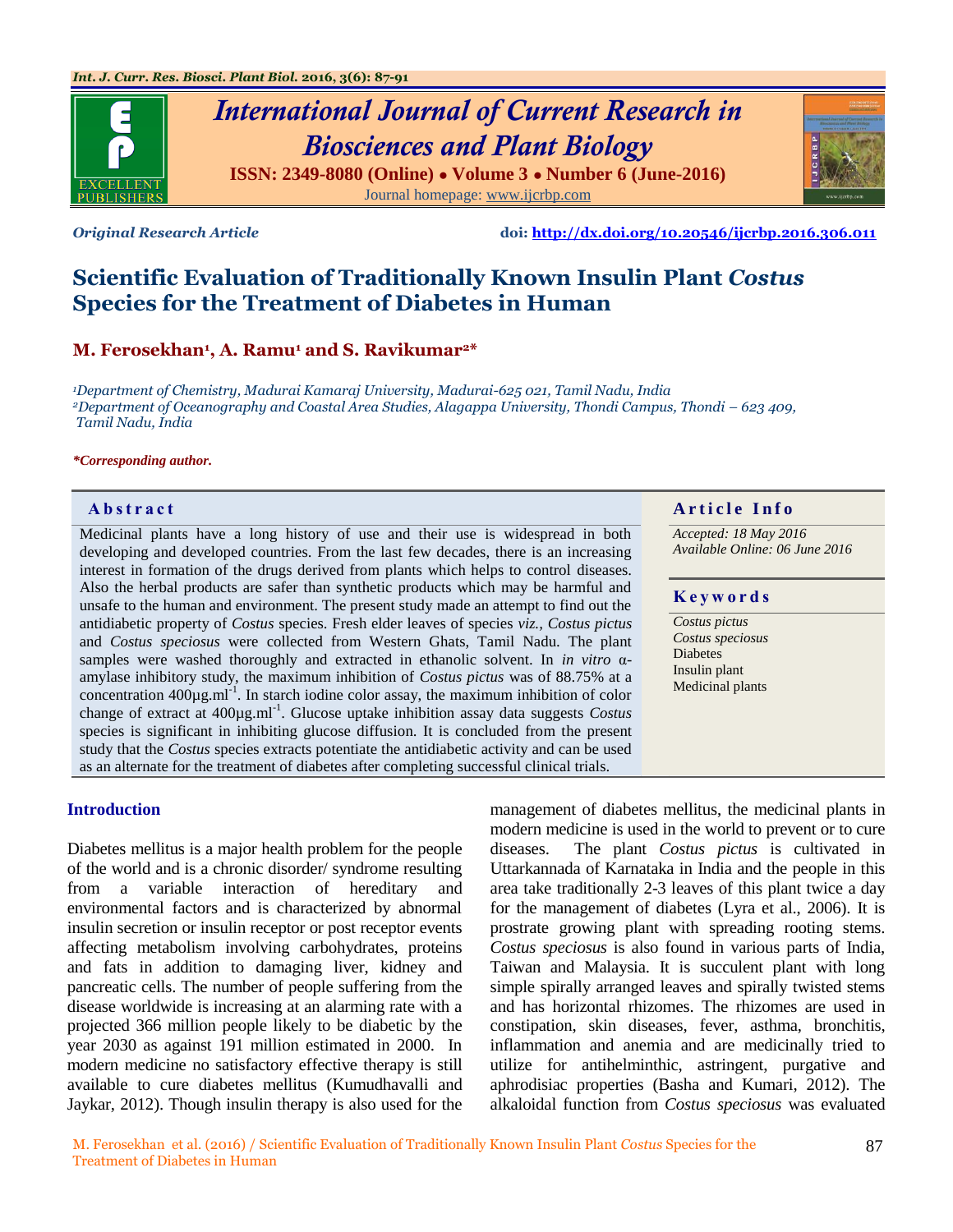for anticholinesterase activity and was later demonstrated to possess papaverine like smooth muscle relaxant action, diuretic, cardiotonic and central nervous system depressant activities. It was recognized as a source of diosgenin and the saponin content was found to have antifungal activity (Kim et al, 2005). Traditionally this rhizome has been used for many inflammatory conditions in fever. Recent works proved that, extracts from insulin plant exhibited activity against human, animal and plant pathogens. However, no attempt has been taken so far on the scientific evaluation of the medicinal properties of *Costus* species for the treatment of diabetics in human and hence the present study has been undertaken.

## **Materials and methods**

## **Collection and extraction of bioactive compounds**

Fresh elder leaves of species *viz., Costus pictus* and *Costus speciosus* were collected from Western Ghats, Tamil Nadu. Leaves were washed thrice in sterile distilled water to remove the epiphytes. Samples were shade dried and powdered. The powdered leaves of 500g were soaked in 1 litre of ethanol water mixture (3:1) for 10 days in an air tight clean glass container and the contents were mixed every day so as to enable the maximum extraction of bioactive compounds. After that, the solvent containing bioactive extracts were filtered through muslin cloth and kept in the rotary flash evaporator (with solvent trap) to obtain solvent free extract residue and the extract residue was stored in refrigerator for further use. The presence of saponins, tannins, alkaloids, flavonoids, anthraquinones, glycosides and reducing sugars in the extract were tested by following simple and standard qualitative methods earlier described by Sofowora (1993). Triplicates were maintained throughout the experiment and the results were statistically analysed for significance.

## *In vitro* **anti-hyperglycemic activity-3, 5-dinitrosalicylic acid method (DNSA)**

The inhibition assay was performed according to Miller (1959) using DNS method. Plant extract of varied concentrations (100 to 400  $\mu$ g.ml<sup>-1</sup>) were added to 500  $\mu$ l of 0.02 M sodium phosphate buffer (pH 6.9 containing 6 mM sodium chloride) containing  $0.04$  units of α-amylase solution and were incubated at 37°C for 10 min, followed by addition of 500 μl of a 1% starch solution in 0.02 M sodium phosphate buffer (pH 6.9) all the test tubes. The reaction was stopped with 1.0 ml of 3, 5 DNSA reagent. The test tubes were then incubated in a boiling water bath for 5 min and cooled to room temperature. The

reaction mixture was then diluted after adding 10 ml distilled water and absorbance was measured at 540 nm. The control samples were also prepared accordingly without any plant extracts and were compared with the test sample containing various concentrations of the plant extracts. The results were expressed as % inhibition calculated using the formula:  $%$  inhibition activity = Abs  $(control) - Abs (Extract)/Abs control \times 100.$ 

## **Starch-iodine color assay**

Screening of plant extract for  $\alpha$ -amylase inhibitors was carried out according to Xiao et al*.* (2006) with slight modification based on the starch-iodine test. Plant extracts of varied concentrations (100 to 400  $\mu$ g ml<sup>-1</sup>) were added to 500 μl of 0.02 M sodium phosphate buffer (pH6.9 containing 6 mM sodium chloride) containing 0.04 units of α-amylase solution and were incubated at 37 $\degree$ C for 10 min. Then 500 μl soluble starch (1%, w/v) was added to each reaction well and incubated at 37°C for 15 min. 1 M HCl  $(20 \mu l)$  was added to stop the enzymatic reaction, followed by the addition of 100 μl of iodine reagent (5 mM I2 and 5 mM KI). The colour change was noted and the absorbance was read at 620 nm on a microplate reader. The control reaction representing 100% enzyme activity did not contain any plant extract. To eliminate the absorbance produced by plant extract, appropriate extract controls without the enzyme were also included. Inhibition of enzyme activity was calculated as Inhibition of enzyme activity  $(\% ) = (C-S) /$  $C \times 100$ , where S is the absorbance of the sample and C is the absorbance of blank (no extract).

## **Glucose uptake in yeast cells**

Yeast cells were prepared according to the method of Narkhede et al*.* (1962). Briefly, commercial baker's yeast was washed by repeated centrifugation (3,000 rpm for 5 min) in distilled water until the supernatant fluids were clear and a 10% (v/v) suspension was prepared in distilled water. Various concentrations of extracts (100 to 400  $\mu$ m.ml<sup>-1</sup>) were added to 1 ml of glucose solution (5, 10 and 25 mM) and incubated together for 10 min at 37°C. Reaction was started by adding 100 μl of yeast suspension, vortexed and further incubated at 37°C for 60 min. After 60 min, the tubes were centrifuged (2,500rpm for 5 min) and glucose was estimated in the supernatant. Metformin was taken as standard drug. The percentage increase in glucose uptake by yeast cells was calculated using the following formula: Increase in glucose uptake  $(\%) =$ Abs sample – Abs control/Abs sampleX100, where, Abs control is the absorbance of the control reaction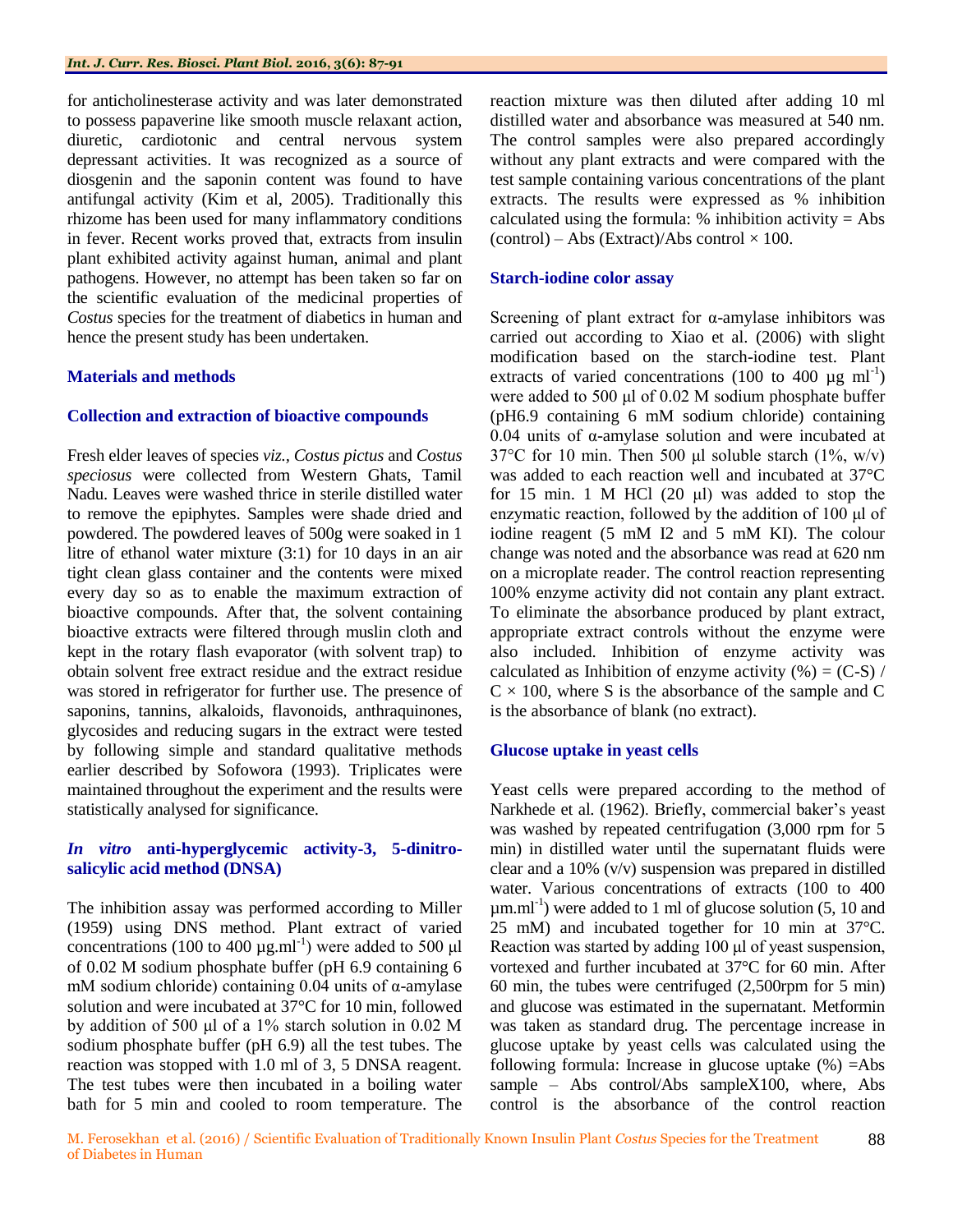(containing all reagents except the test sample), and Abs sample is the absorbance of the test sample. All the experiments were carried out in triplicates.

## **Glucose movement by using dialysis membrane**

A simple model system for *in vitro* study was adapted from the method described by Bhurat et al*.* (2011). Briefly, the model used in the present experiment consisted of a one– sided sealed dialysis tube (15cm  $\times$  25mm, dialysis tubing membrane Himedia, Mumbai, India) into which 2 ml of 22mM D-glucose in 0.15M NaCl and 1ml different concentration of extracts (100 to 400 µm/ml)/control (water) were incorporated. The other end was then sealed and the membrane was placed into a conical flask containing 45ml, 0.15M NaCl. The conical flask was placed into an orbital shaking incubator at 37°C and speed of 100 rotations per minute. Aliquote (10µl) of the external solution was withdrawn at timed intervals and tested for the presence of glucose using a glucose oxidase kit (Biosystems, Spain). As described by Aly et al. (2010) concentration dependent effect of extracts that exhibited the highest glucose diffusion retardation index was also evaluated. A standard curve was drawn using different glucose concentrations. Experiments were conducted in triplicate. The glucose diffusion retardation index (GDRI) was calculated using the following formula. GDRI  $= (100$ glucose content (mg/ml) in external solution in the presence of plant extract/glucose content (mg/ml) in external solution in the absence of plant extract)  $\times$  100.

## **Statistical analysis**

Data are expressed as mean ± S.E.M. Statistical comparisons between groups were done by one way analysis of variance (ANOVA) followed by Tukey Kramer multiple comparison tests to analyze the differences. *p*<0.05 was considered as significant.

#### **Results and discussion**

As the number of people with diabetes multiplies worldwide, the disease takes an ever increasing proportion of national and international health care (Abdel Mageed, 2005) budget. It is projected to become one the world main killers within the next 25 years. Regions with greatest potential are Asia and Africa, where DM rates could rise to two or three folds than the present rate. Apart from currently available therapeutic options, many herbal medicines have been recommended for the treatment of diabetes. Traditional plant medicines are used throughout the world for a range of diabetic complications (Bhandari et al., 2008). The findings of this study pave the way to further explore the antidiabetic potential of *Costus* species for world-wide use, and especially in India. Even though a few peripheral studies have been reported on anti diabetic and phytochemical constituents of *Costus* species and investigation are also in progress in different laboratories none of them is much informative (Iniyan et al*.,* 2011). The maximum inhibition of *Costus pictus* was of 88.75% at a concentration  $400\mu g$  ml<sup>-1</sup>. The percentage inhibition ranged from 88.75% to 78.65%. *Costus speciosus*  showed percentage maximum inhibition of 87.25% at  $400\mu\text{g.m}$ <sup>1-1</sup>. At the lowest concentration  $100\mu\text{g}$  ml<sup>-1</sup>, there was about 78.75% inhibition. In the present study *in vitro* α-amylase inhibitory studies demonstrated that both *Costus* species had inhibitory activity Table 1. α-amylase is a key enzyme in digestive system and catalyses the initial step in hydrolysis of starch to maltose and finally to glucose. Degradation of this dietary starch proceeds rapidly and leads to elevated postprandial hyperglycemia. It has been shown that activity of human α-amylase correlates to an increase in postprandial glucose level, the control of which is therefore an important aspect in treatment of diabetes.

|  |  |  | Table 1. Inhibition of $\alpha$ amylase activity by crude extracts from <i>Costus</i> species. |  |  |
|--|--|--|------------------------------------------------------------------------------------------------|--|--|
|--|--|--|------------------------------------------------------------------------------------------------|--|--|

| Name of the plant species    | Concentration $(\mu g.m)^{-1}$ | $0.D$ at $660$ nm | <b>Percentage inhibition</b> |
|------------------------------|--------------------------------|-------------------|------------------------------|
| Costus pictus                | 100                            | $1.7 \pm 1.21*$   | 78.75 %                      |
|                              | 200                            | $1.4 \pm 2.83$    | 82.50 %                      |
|                              | <b>300</b>                     | $1.2 \pm 2.1*$    | 88.21 %                      |
|                              | 400                            | $1.9+2.8***$      | 88.75 %                      |
| Costus speciosus             | 100                            | $0.1 \pm 1.84$    | 25.35%                       |
|                              | 200                            | $0.3 \pm 1.39*$   | 32.12%                       |
|                              | 300                            | $0.4 \pm 1.36$    | 36.25%                       |
|                              | 400                            | $1.2 \pm 1.3$ *** | 87.25%                       |
| Positive control (Metformin) | 400                            | $1.6 \pm 1.8$     | 95.68%                       |
| Negative control             | 0                              | $\theta$          | 0                            |

Values are expressed as mean ±SEM of triplicate; Data were analyzed using one way ANOVA followed by Tukey Kramer multiple comparison test; *p*≤0.05 compared to control; \*\*\* Represents statistical significance Vs control (*p* <0.001); \*\* Represents statistical significance Vs control (*p* < 0.01); \* Represents statistical significance Vs control (*p* < 0.05).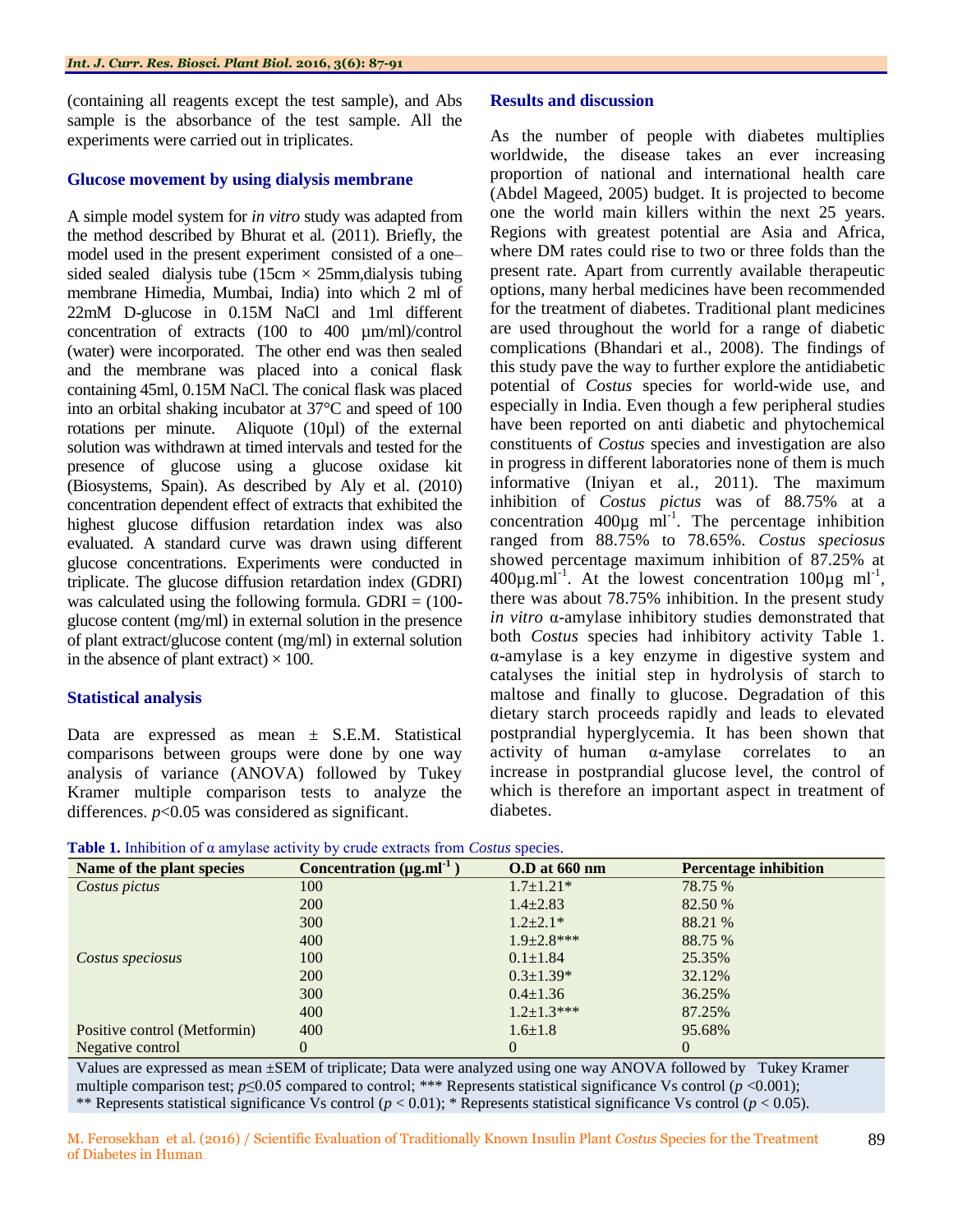Table 2 shows the presence of inhibitors from the extracts the starch added to the enzyme assay mixture is not degraded and gives a dark-blue colour complex whereas no colour complex is developed in the absence of the inhibitor, indicating that starch is completely hydrolyzed by α-amylase. The maximum inhibition of color change of extract was at 400µg.ml<sup>-1</sup>. Glucose uptake inhibition assay are depicted in Table 3. The data suggests *Costus* species is significant in inhibiting glucose diffusion which in turn states that the plant is capable of regulation glucose movement out of the cells into the blood stream thereby controlling post prandial glucose levels. Phytochemical

screening of active plant extracts was done by following standard methods (Prashanth et al*.*, 2001) for the qualitative analysis of various phytochemical studies such as alkaloids, carbohydrate, glycosides, saponins, flavonoids and phenols, which could be responsible for antidiabetic activity. Phytochemical screening of the rhizome extracts of *Costus* species revealed the presence of different phytochemicals, indeed phytochemical investigations of this plant have resulted in occurrences of carbohydrates, alkaloids, glycosides, saponins, flavonoids, and Table 4 illustrates the results of phytochemical screening of the extracts of *Costus* species.

| Name of the plant species | Concentration $(\mu g.mI^{-1})$ | <b>O.D</b> at 660 nm | <b>Percentage inhibition</b> |
|---------------------------|---------------------------------|----------------------|------------------------------|
| Costus pictus             | 100                             | $1.7 \pm 2.15**$     | 78.75 %                      |
|                           | 200                             | $1.4 \pm 1.54$       | 82.50 %                      |
|                           | 300                             | $1.2 \pm 1.4$        | 85 %                         |
|                           | 400                             | $0.9 \pm 0.98$ ***   | 88.75 %                      |
| Costus speciosus          | 100                             | $0.2 \pm 1.65$       | 26.35%                       |
|                           | 200                             | $0.6 \pm 1.87**$     | 32.36%                       |
|                           | 300                             | $0.9 \pm 1.39$       | 45.64%                       |
|                           | 400                             | $1.3 \pm 1.7$ ***    | 65.32%                       |
|                           | 400                             | $2.3 \pm 2.61$       | 99.64%                       |
|                           | $\overline{0}$                  | 0                    | 0                            |

| Table 2. Effect of Costus species plant extract in the starch iodine color assay. |
|-----------------------------------------------------------------------------------|
|-----------------------------------------------------------------------------------|

Values are expressed as mean ±SEM of triplicate; Data were analyzed using one way ANOVA followed by Tukey Kramer multiple comparison test; *p*≤0.05 compared to control; \*\*\* Represents statistical significance Vs control (*p* <0.001); \*\* Represents statistical significance Vs control  $(p < 0.01)$ ; \* Represents statistical significance Vs control  $(p < 0.05)$ .

| Table 3. Inhibition of glucose uptake by dialysis membrane by the crude extracts from Costus species. |  |  |  |  |  |  |
|-------------------------------------------------------------------------------------------------------|--|--|--|--|--|--|
|-------------------------------------------------------------------------------------------------------|--|--|--|--|--|--|

| Name of the plant species | Concentration $(\mu g.m)^{-1}$ | <b>O.D</b> at 660 nm | <b>Percentage inhibition</b> |
|---------------------------|--------------------------------|----------------------|------------------------------|
| Costus pictus             | 100                            | $1.7 \pm 2.43*$      | 28.75%                       |
|                           | 200                            | $1.4 \pm 2.78$       | 32.50 %                      |
|                           | 300                            | $1.2 \pm 0.94*$      | 45.32%                       |
|                           | 400                            | $0.9 \pm 1.87$       | 78.75%                       |
| Costus speciosus          | 100                            | $0.2 \pm 0.63$       | 23.65%                       |
|                           | 200                            | $0.6 \pm 1.43$       | 36.15%                       |
|                           | 300                            | $0.9 \pm 1.48**$     | 41.25%                       |
|                           | 400                            | $1.6 \pm 0.98$       | 69.54                        |
|                           | 400                            | $2.6 \pm 2.76$ ***   | 86.95                        |
|                           | $\theta$                       | $\overline{0}$       | $\overline{0}$               |

Values are expressed as mean ±SEM of triplicate; Data were analyzed using one way ANOVA followed by Tukey Kramer multiple comparison test;  $p \le 0.05$  compared to control; \*\*\* Represents statistical significance Vs control ( $p < 0.001$ ); \*\* Represents statistical significance Vs control  $(p < 0.01)$ ; \* Represents statistical significance Vs control  $(p < 0.05)$ .

The bioactivity of plant products mainly depends on the amount of the major active constituents. Based on the above findings, it can be concluded that the antidiabetic activity of *Costus* species could be due to the presence of a phytochemical flavonoids in the plant. However, the above mentioned active constituent has to be isolated, characterized and evaluated for antidiabetic activity in

comparison with reference compound. To the best of our knowledge, this is the report on antidiabetic and phytochemical investigation of *Costus pictus* and *Costus speciosus* even though a few peripheral information and lacking scientifically reported study on the properties of these plants, especially based on antidiabetic activity despite its wide usage as medicinal plant.